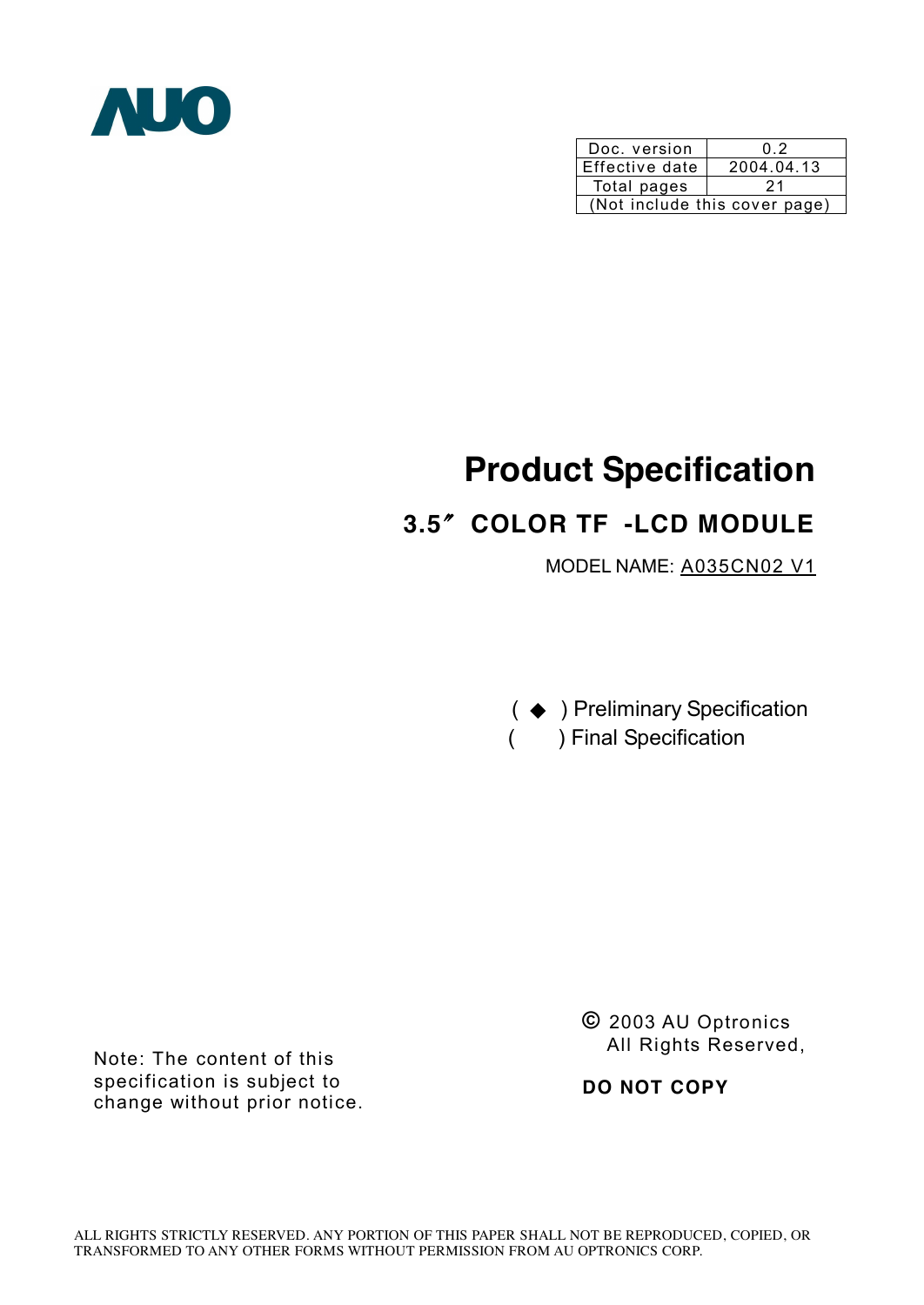

# Record of Revision

| Version   | <b>Revise Date</b> | Page | Content                                                                                                                                 |
|-----------|--------------------|------|-----------------------------------------------------------------------------------------------------------------------------------------|
| $\pmb{0}$ | 10/Oct/2003        | -    | First draft                                                                                                                             |
| 0.1       | 11/Nov/2003        |      | FPC length correction                                                                                                                   |
| 0.2       | 13/Apr/2004        | 10   | Update "High temperature and high humidity"<br>condition from "Ta= $60^{\circ}$ . 95% RH" to "Ta= $60^{\circ}$<br>$^{\circ}$ C. 90% RH" |
|           |                    |      |                                                                                                                                         |
|           |                    |      |                                                                                                                                         |
|           |                    |      |                                                                                                                                         |
|           |                    |      |                                                                                                                                         |
|           |                    |      |                                                                                                                                         |
|           |                    |      |                                                                                                                                         |
|           |                    |      |                                                                                                                                         |
|           |                    |      |                                                                                                                                         |
|           |                    |      |                                                                                                                                         |
|           |                    |      |                                                                                                                                         |
|           |                    |      |                                                                                                                                         |
|           |                    |      |                                                                                                                                         |
|           |                    |      |                                                                                                                                         |
|           |                    |      |                                                                                                                                         |
|           |                    |      |                                                                                                                                         |
|           |                    |      |                                                                                                                                         |
|           |                    |      |                                                                                                                                         |
|           |                    |      |                                                                                                                                         |
|           |                    |      |                                                                                                                                         |
|           |                    |      |                                                                                                                                         |
|           |                    |      |                                                                                                                                         |
|           |                    |      |                                                                                                                                         |
|           |                    |      |                                                                                                                                         |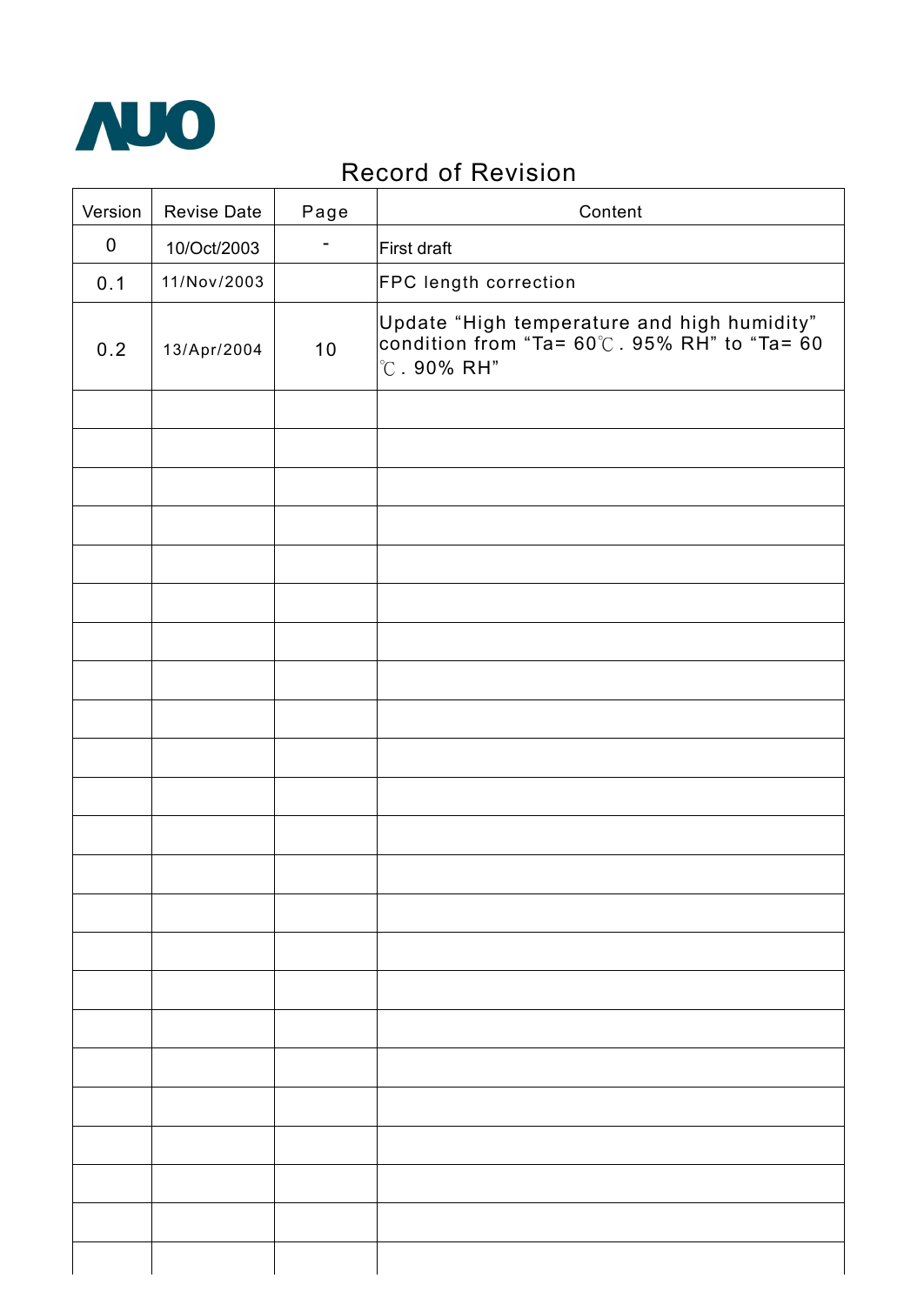

#### **Contents:**

#### **Appendix:**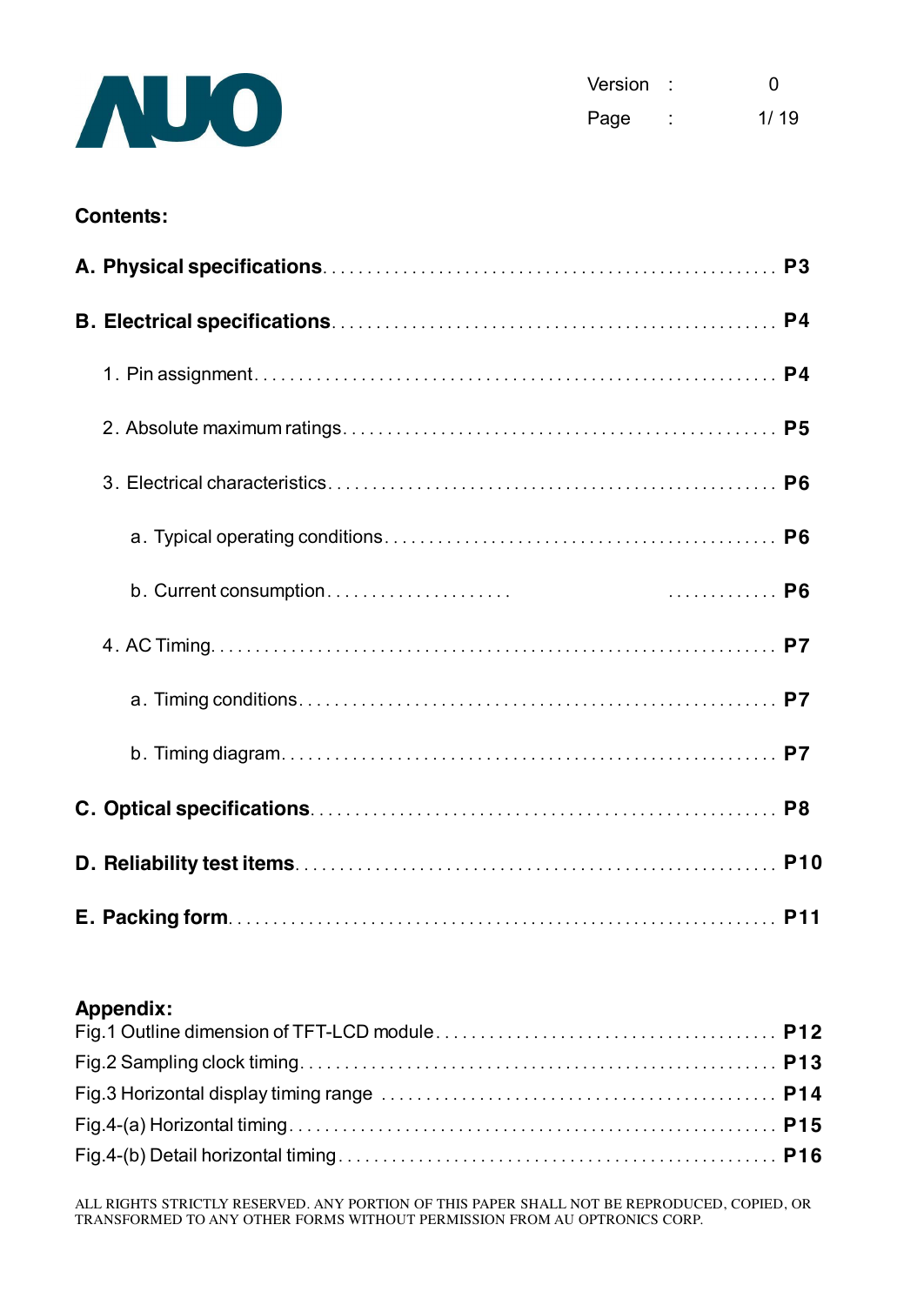

| Version | O    |
|---------|------|
| Page    | 2/19 |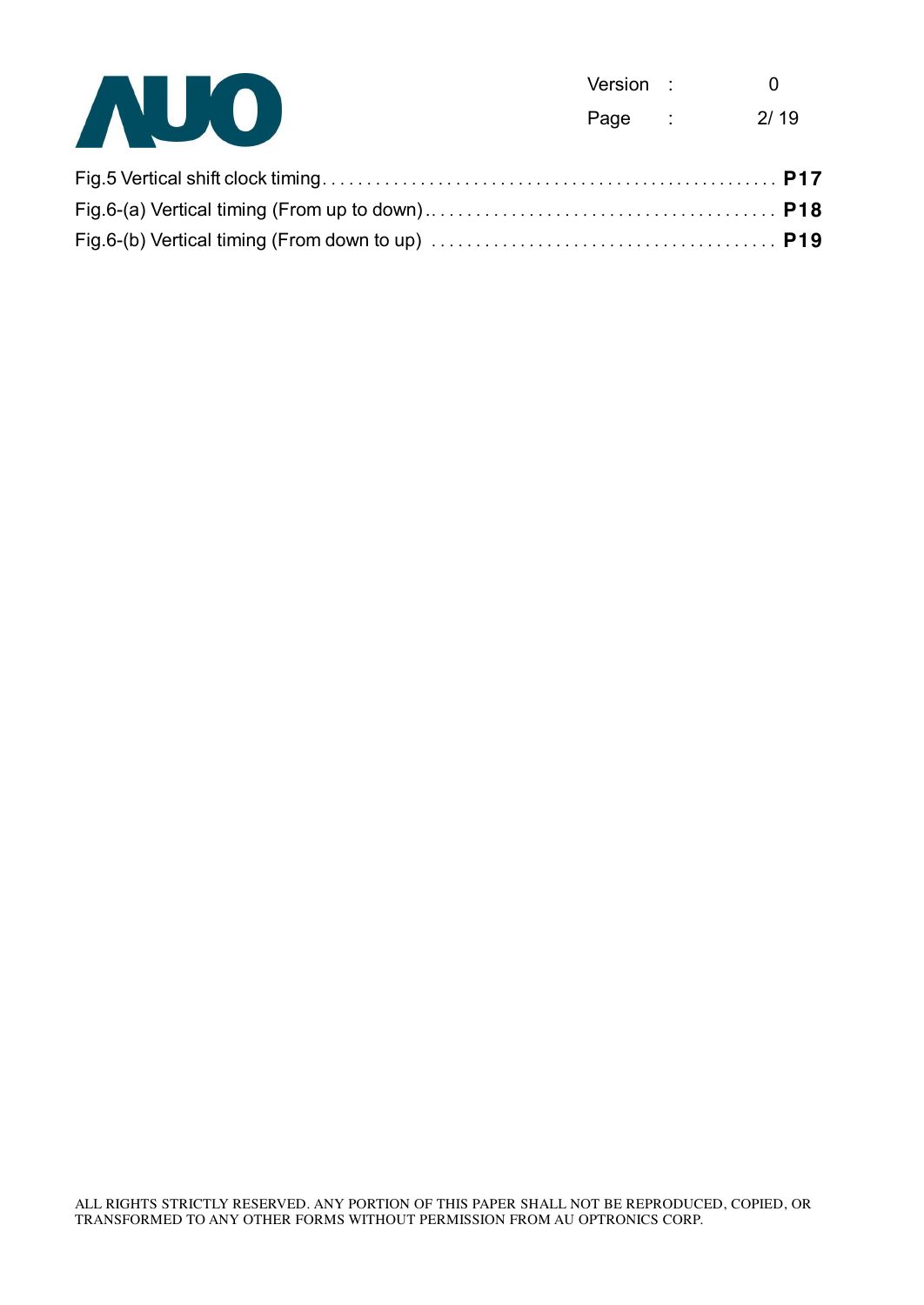

## **A. Physical specifications**

| NO. | <b>Item</b>              | <b>Specification</b>       |        |  |
|-----|--------------------------|----------------------------|--------|--|
| 1   | Display resolution (dot) | 480(W) × 234(H)            |        |  |
| 2   | Active area (mm)         | 72(W) × 50.544(H)          |        |  |
| 3   | Screen size (inch)       | 3.5(Diagonal)              |        |  |
| 4   | Dot pitch (mm)           | $ 0.150(W)\times0.216(H) $ |        |  |
| 5   | Color configuration      | R. G. B. delta             |        |  |
| 6   | Overall dimension (mm)   | 83(W) × 60.5(H) × 3.2(D)   | Note 1 |  |
|     | Weight (g)               | 35±5                       |        |  |

Note 1: Refer to Fig. 1.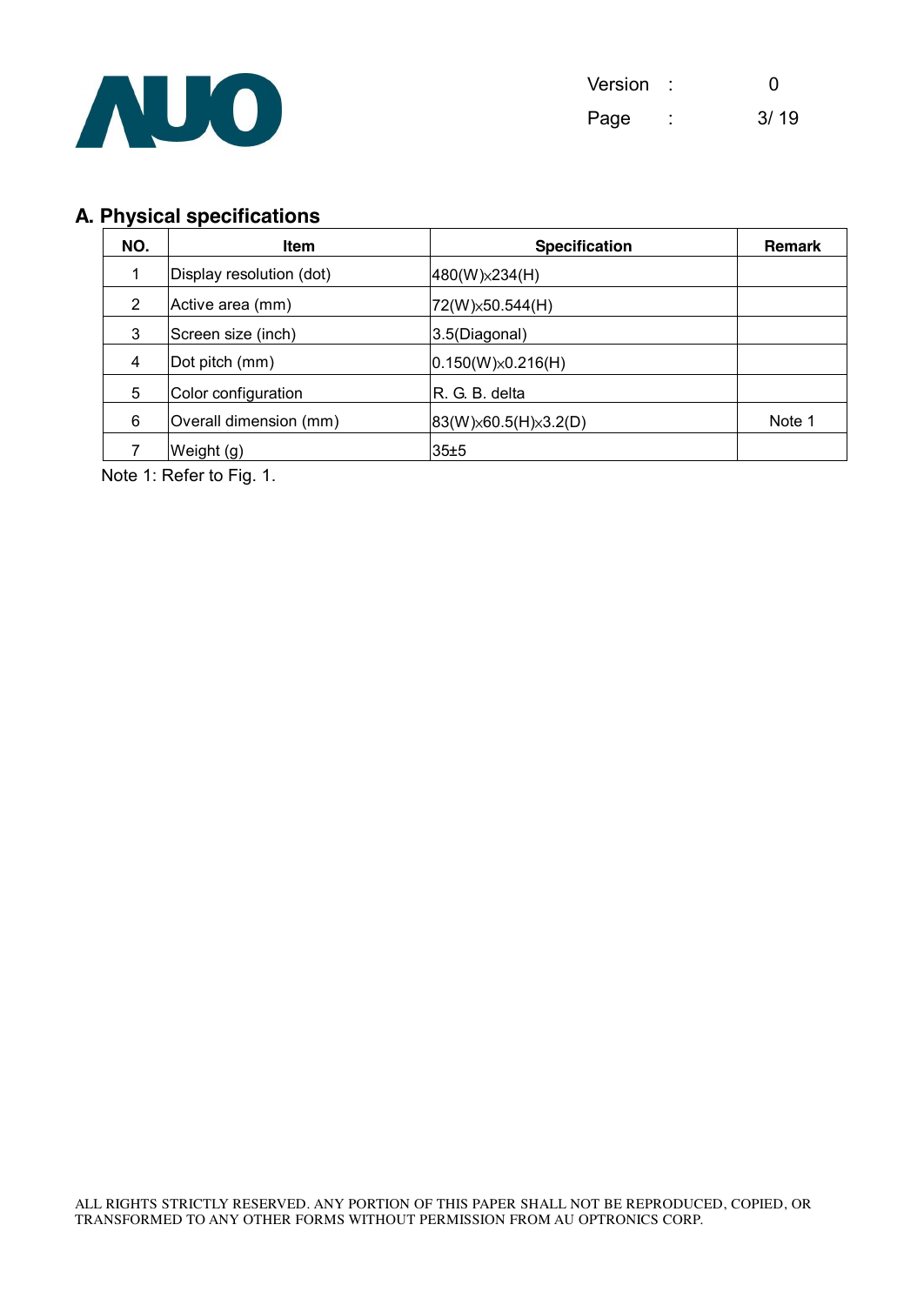

### **B. Electrical specifications**

#### 1.Pin assignment

| Pin No.         | Symbol                 | $IO$        | Description                                             | Remark |
|-----------------|------------------------|-------------|---------------------------------------------------------|--------|
| 01              | <b>GND</b>             |             | Ground for logic circuit                                |        |
| $\overline{02}$ | <b>VCC</b>             |             | Supply voltage of logic control circuit for scan driver |        |
| $\overline{03}$ | <b>VGL</b>             | $\bf{I}$    | Negative power for scan driver                          |        |
| $\overline{04}$ | <b>VGH</b>             | I           | Positive power for scan driver                          |        |
| $\overline{05}$ | <b>STVR</b>            | I/O         | Vertical start pulse                                    |        |
| $\overline{06}$ | <b>STVL</b>            | $1/O$       | Vertical start pulse                                    |        |
| $\overline{07}$ | <b>CKV</b>             | I           | Shift clock input for scan driver                       |        |
| 08              | U/D                    | $\bf I$     | Up/Down scan control input                              |        |
| $\overline{09}$ | <b>OEV</b>             | I           | Output enable input for scan driver                     |        |
| $\overline{10}$ | <b>VCOM</b>            | $\bf I$     | Common electrode driving signal                         |        |
| $\overline{11}$ | <b>VCOM</b>            | I           | Common electrode driving signal                         |        |
| 12              | GLED1                  |             | LED module 1 Cathode                                    |        |
| 13              | VLED1                  |             | LED module 1 Anode                                      |        |
| 14              | VLED <sub>2</sub>      |             | LED module 2 Anode                                      |        |
| $\overline{15}$ | GLED <sub>2</sub>      |             | LED module 2 Cathode                                    |        |
| $\overline{16}$ | L/R                    | I           | Left/Right scan control input                           |        |
| $17\,$          | Q1H                    | $\bf I$     | Analog signal rotate input                              |        |
| 18              | <b>OEH</b>             | I           | Output enable input for data driver                     |        |
| $\overline{19}$ | <b>STHL</b>            | $IO$        | Start pulse for horizontal scan line                    |        |
| 20              | <b>STHR</b>            | I/O         | Start pulse for h rizontal scan line                    |        |
| 21              | CPH <sub>3</sub>       | $\mathbf I$ | Sampling and shifting clock pulse for data driver       |        |
| 22              | CPH <sub>2</sub>       | I           | Sampling and shifting clock pulse for data driver       |        |
| 23              | CPH1                   | I           | Sam ling and shifting clock pulse for data driver       |        |
| 24              | <b>DVDD</b>            |             | ly voltage of logic control for data driver             |        |
| 25              | <b>DVSS</b>            |             | Ground for logic circuit                                |        |
| 26              | VA                     | $\bf I$     | Alternated video signal input (Red)                     |        |
| 27              | <b>VB</b>              | I           | Alternated video signal input (Green)                   |        |
| 28              | $\overline{\text{VC}}$ | I           | Alternated video signal input (Blue)                    |        |
| 29              | <b>AVDD</b>            |             | Supply voltage for analog circuit                       |        |
| 30              | <b>AVSS</b>            |             | Ground for analog circuit                               |        |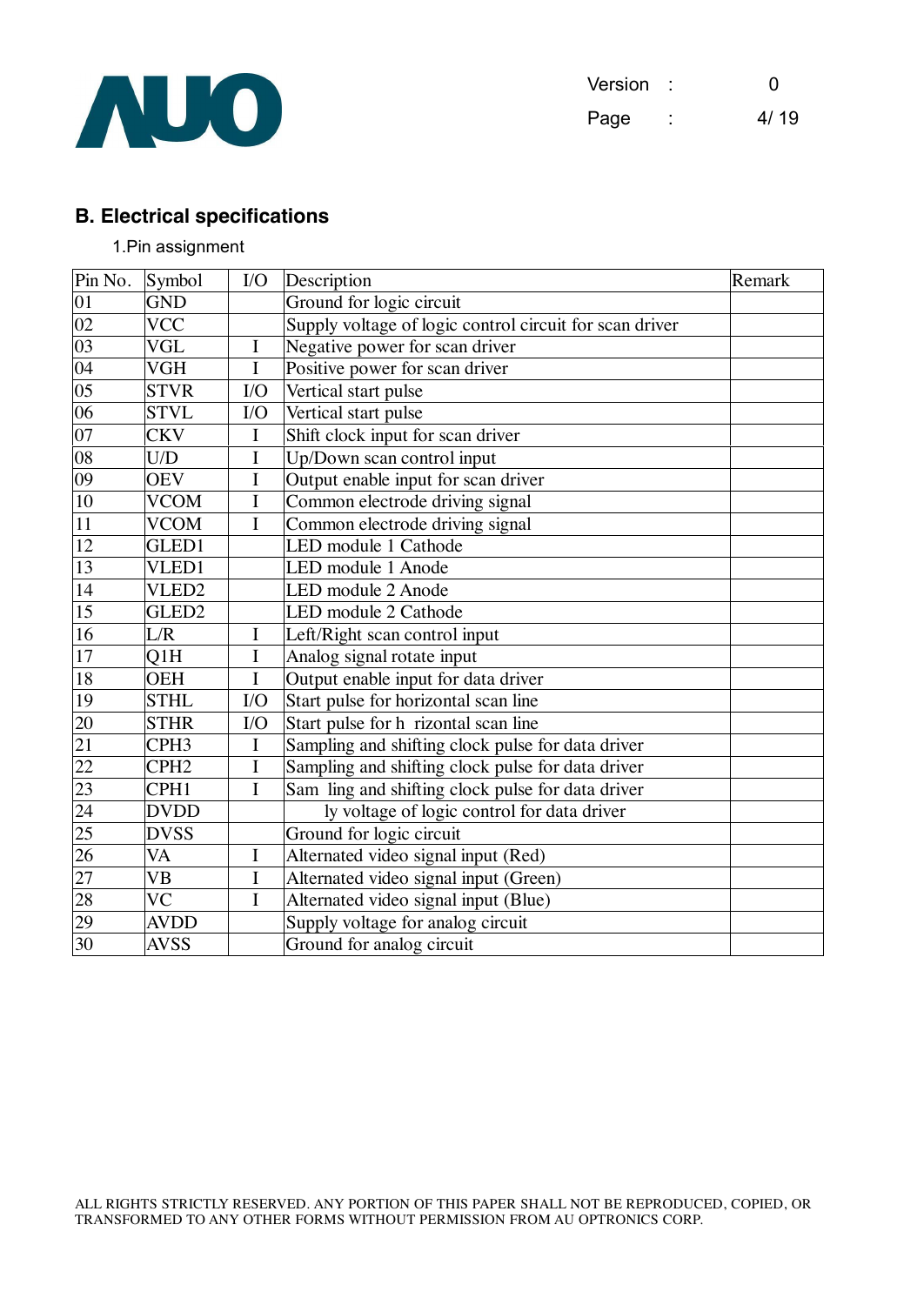

Note 1 : Selection of scanning mode

| Setting of scan<br>control input |                            |             |             | <b>IN/OUT state</b><br>For start pulse | <b>Scanning direction</b> |                                             |
|----------------------------------|----------------------------|-------------|-------------|----------------------------------------|---------------------------|---------------------------------------------|
| U/D                              | L/R                        | <b>STVR</b> | <b>STVL</b> | <b>STHR</b>                            | <b>STHL</b>               |                                             |
| GND                              | $V_{\rm CC}$               | OUT         | IN          | <b>OUT</b>                             | IN                        | From up to down, and<br>from left to right. |
| $V_{\rm CC}$                     | <b>GND</b>                 | IN          | OUT         | IN                                     | <b>OUT</b>                | From down to up, and<br>from right to left. |
| GND                              | <b>GND</b>                 | OUT         | IN          | IN                                     | <b>OUT</b>                | From up to down, and<br>from right to left. |
| $V_{\rm CC}$                     | $\mathsf{V}_{\mathsf{CC}}$ | IN          | OUT         | OUT                                    | IN                        | From down to<br>d<br>from left to right     |

IN: Input; OUT: Output.

Note 2 : Definition of scanning direction. Refer to figure as below:



2. Absolute maximum ratings

| <b>Item</b>              |                            | <b>Condition</b> | Min.                         | Max.                 | Unit                 | Remark              |
|--------------------------|----------------------------|------------------|------------------------------|----------------------|----------------------|---------------------|
|                          | $V_{\rm CC}$               | $GND=0$          | $-0.3$                       | 7                    | V                    |                     |
|                          | AV <sub>DD</sub>           | $AV_{SS} = 0$    | $-0.3$                       | 7                    | V                    |                     |
| Power voltage            | $V_{GH}$                   |                  | $-0.3$                       | 18                   | V                    |                     |
|                          | $\mathsf{V}_{\mathsf{GL}}$ | $GND=0$          | $-18$                        | 0.3                  | V                    |                     |
|                          | $V_{GH}-V_{GL}$            |                  | $\qquad \qquad \blacksquare$ | 33                   | V                    |                     |
|                          | $V_i$                      |                  | $-0.3$                       | $AVDD+0.3$           | V                    | Note 1              |
| Input signal<br>voltage  | $V_{1}$                    |                  | $-0.3$                       | $V_{\text{CC}}$ +0.3 | $\vee$               | Note 2              |
|                          | <b>VCOM</b>                |                  | $-2.9$                       | 5.2                  | $\vee$               |                     |
| Operating<br>temperature | Topa                       |                  | $\mathbf 0$                  | 60                   | $\mathrm{C}^{\circ}$ | Ambient temperature |
| Storage<br>temperature   | Tstg                       |                  | $-25$                        | 80                   | $\mathrm{C}^{\circ}$ | Ambient temperature |

Note 1: VR, VG, VB

Note 2: STHL, STHR, Q1H, OEH, L/R, CPH1~CPH3, STVR, STVL, OEV, CKV, U/D.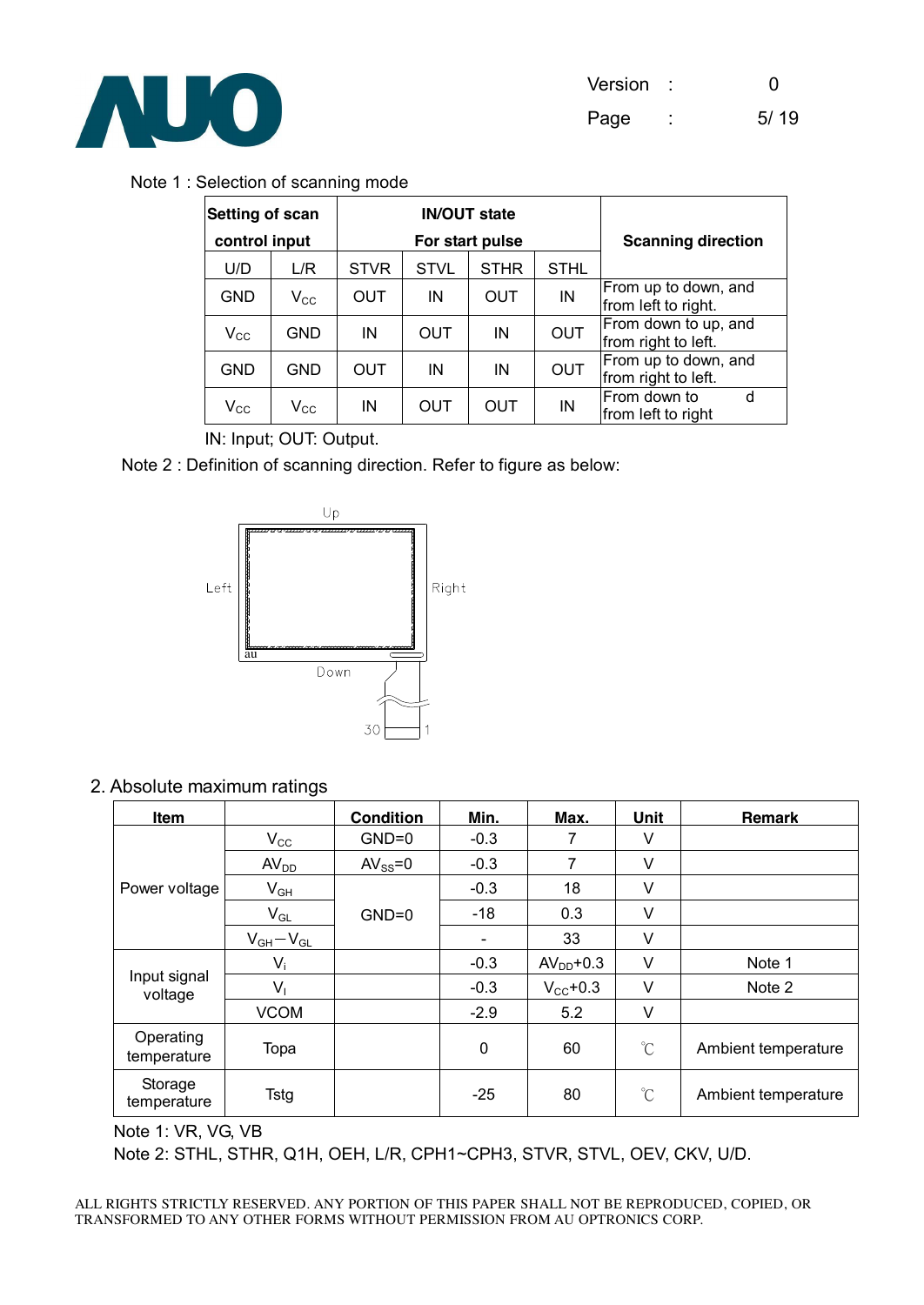

| Version | ∩             |  |
|---------|---------------|--|
|         | $\sim$ $\sim$ |  |

Page : 6/19

#### 3. Electrical characteristics

a. Typical operating conditions (GND=AVss=0V, Note 5)

| Item              |         | <b>Symbol</b>    | Min.                     | Typ.                         | Max.                     | <b>Unit</b> | Remark                             |
|-------------------|---------|------------------|--------------------------|------------------------------|--------------------------|-------------|------------------------------------|
|                   |         | $V_{\rm CC}$     | 3                        | 5                            | 5.2                      | V           |                                    |
|                   |         | AV <sub>DD</sub> | 4.8                      | 5                            | 5.2                      | $\vee$      |                                    |
|                   |         | $V_{GH}$         | 14.3                     | 15                           | 15.7                     | V           |                                    |
| Power supply      |         | $V_{GLAC}$       | 3.5                      | 5                            | 7.5                      | $Vp-p$      | AC component of $V_{GL}$<br>Note 1 |
|                   |         |                  | $-10$                    | $-9.5$                       | -9                       | V           | High level of V <sub>GL.</sub>     |
| Video signal      |         | $V_{iA}$         | $AV_{SS}$ +0.4           | $\blacksquare$               | $AVDD-0.4$               | $\vee$      | Note 2                             |
| Amplitude         |         | $V_{iAC}$        |                          | 3                            |                          | V           | AC component                       |
| (VR, VG, VB)      |         | $V_{IDC}$        | $\overline{\phantom{a}}$ | AV <sub>DD</sub> /2          | $\overline{\phantom{a}}$ | V           | DC component                       |
| <b>VCOM</b>       |         | $V_{\text{CAC}}$ | 3.5                      | 5                            | 7.5                      |             | AC component, Note 3               |
|                   |         | $V_{CDC}$        | $\overline{\phantom{a}}$ | 1.1                          | $\overline{\phantom{a}}$ | V           | DC component                       |
| Input             | H Level | $V_{IH}$         | $0.8$ Vcc                | $\qquad \qquad \blacksquare$ | $V_{\rm CC}$             | V           |                                    |
| Signal<br>voltage | L Level | $V_{IL}$         | 0                        | $\overline{\phantom{0}}$     | $0.2$ $Vcc$              | V           | Note 4                             |

Note 1: The same phase and amplitude with c mmon electrode driving signal (VCOM). Note 2: Refer to Fig.4- (a)

Note 3: The brightness of LCD panel c ld be adjusted by the adjustment of the AC component of VCOM.

Note 4: STHL, STHR, Q1 L/R, CPH1~CPH3, STVR, STVL, OEV, CKV, U/D. Note 5: Be sure to app  $_{\rm CC}$ , V<sub>GL</sub> to the LCD first, and then apply V<sub>GH</sub>.

#### b. Current consumption AVss=0V)

| <b>Parameter</b> |          | <b>Condition</b>   | Min.                         | Typ.   | Max.   | Unit      | Remark |
|------------------|----------|--------------------|------------------------------|--------|--------|-----------|--------|
|                  | IGН      | $V_{GH} = 15V$     | $\overline{\phantom{a}}$     | 50     | 100    | $\mu$ A   |        |
| Current          | $I_{GL}$ | $V_{GL H} = -9.5V$ | $\overline{\phantom{a}}$     | $-0.2$ | $-0.6$ | <b>MA</b> |        |
| for<br>driver    | Icc      | $V_{CC} = 5V$      | $\qquad \qquad$              | 1.5    | 4      | <b>MA</b> |        |
|                  | l DD     | $AVDD=5V$          | $\qquad \qquad \blacksquare$ | 5      | 10     | <b>MA</b> |        |

#### c. LED driving conditions

| <b>Parameter</b>   | Symbol  | Min.    | Typ. | Max. | Unit | Remark     |
|--------------------|---------|---------|------|------|------|------------|
| <b>LED current</b> |         |         | 20   |      | mA   |            |
| LED voltage        | $V_{L}$ |         | 20   |      |      |            |
| LED Life Time      | ட       | (10000) |      |      | Hr   | Note $1,2$ |

Note 1 : Ta. = 25℃, IL *= 20mA* 

The voltage (VL)is dependent on customer design for serial or parallel consideration of 6 LEDs.

Note 2 : Brightness to be decreased to 50% of the initial value.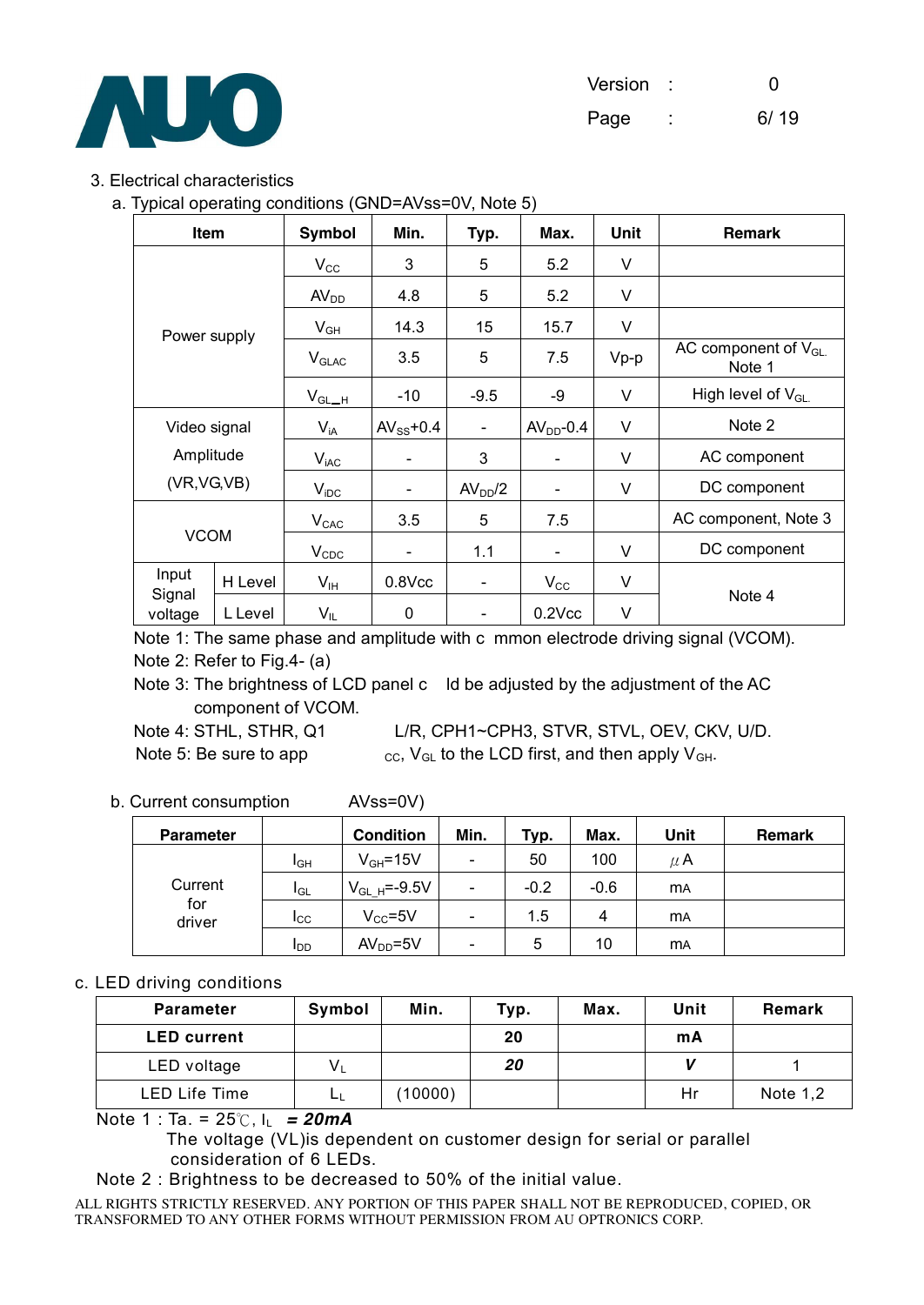

#### 4. AC Timing

a. Timing conditions

| <b>Parameter</b>                   | <b>Symbol</b>                       | Min.                     | Typ.                         | Max.                         | Unit.                         | <b>Remark</b> |
|------------------------------------|-------------------------------------|--------------------------|------------------------------|------------------------------|-------------------------------|---------------|
| Rising time                        | $t_{r}$                             | $\blacksquare$           |                              | 10                           | ns                            | Note 1        |
| Falling time                       | $t_f$                               |                          |                              | 10                           | ns                            | Note 1        |
| High and low level pulse width     | $t_{\text{CPH}}$                    | 299                      | 308                          | 319                          | ns                            | CPH1~CPH3     |
| CPH pulse duty                     | $t_{\text{CWH}}$                    | 40                       | 50                           | 60                           | %                             | CPH1~CPH3     |
| CPH pulse delay                    | $t_{C12}$<br>$t_{C23}$<br>$t_{C31}$ | 70                       | $t_{\text{CPH}}/3$           | $t_{\text{CPH}}/2$           | ns                            | CPH1~CPH3     |
| STH setup time                     | $t_{\scriptstyle\text{SUH}}$        | 35                       | $\blacksquare$               |                              | ns                            | STHR, STHL    |
| STH hold time                      | $t_{HDH}$                           | 35                       | $\qquad \qquad \blacksquare$ | $\qquad \qquad \blacksquare$ | ns                            | STHR, STHL    |
| STH pulse width                    | $t_{\scriptstyle\text{STH}}$        |                          | 1                            |                              | $t_{\text{CPH}}$              | STHR, STHL    |
| STH period                         | $t_{H}$                             | 61.5                     | 63.5                         |                              | $\mu$ S                       | STHR, STHL    |
| OEH pulse width                    | $t_{\text{OEH}}$                    |                          | 3                            | $\overline{\phantom{a}}$     | $t_{\text{CPH}}$              | <b>OEH</b>    |
| Sample and hold disable time       | $t_{\text{DIS1}}$                   | $\overline{4}$           | 8.6                          |                              | $\mu$ s                       |               |
| OEV pulse width                    | $t_{\rm OEV}$                       | $\overline{a}$           | 12                           |                              | $t_{\scriptscriptstyle{CPH}}$ | <b>OEV</b>    |
| CKV pulse width                    | $t_{CKV}$                           | 16                       | 28                           | 40                           | $t_{\scriptscriptstyle{CPH}}$ | <b>CKV</b>    |
| Clean enable time                  | $t_{DIS2}$                          | $\overline{\phantom{0}}$ | 10                           | $\overline{\phantom{0}}$     | $t_{\text{CPH}}$              |               |
| Horizontal display start           | $t_{\sf SH}$                        | $\overline{a}$           | $\pmb{0}$                    |                              | $t_{CPH}$ /3                  |               |
| Horizontal display<br>timing range | $t_{DH}$                            |                          | 480                          | $\overline{\phantom{0}}$     | $t_{\text{CPH}}/3$            |               |
| STV setup time                     | $t_{\rm S}$                         | 400                      | $\blacksquare$               | $\qquad \qquad \blacksquare$ | ns                            | STVL, STVR    |
| STV hold time                      | <b>HDV</b>                          | 400                      |                              |                              | ns                            | STVL, STVR    |
| STV pulse width                    | $t_{STV}$                           |                          |                              | 1                            | $t_{H}$                       | STVL, STVR    |
| Horizontal lines per field         | $\mathsf{V}$                        | 256                      | 262                          | 268                          | $t_H$                         |               |
| Vertical display start             | <b>SV</b>                           | $\blacksquare$           | 3                            | $\blacksquare$               | $t_H$                         |               |
| Vertical display timing range      | $t_{\rm DV}$                        | $\blacksquare$           | 234                          | $\frac{1}{2}$                | $t_H$                         |               |
| VCOM rising time                   | $t_{\text{rCOM}}$                   | $\blacksquare$           | $\blacksquare$               | 3                            | $\mu$ s                       |               |
| VCOM falling time                  | $t_{fCOM}$                          | $\overline{\phantom{0}}$ | $\blacksquare$               | 3                            | $\mu$ S                       |               |
| VCOM delay time                    | $t_{DCOM}$                          | $\overline{\phantom{0}}$ |                              | 3                            | $\mu$ S                       |               |
| RGB delay time                     | t <sub>DRGB</sub>                   | $\overline{\phantom{0}}$ | $\blacksquare$               | $\mathbf{1}$                 | $\mu$ S                       |               |

Note 1: For all of the logic signals.

#### b. Timing diagram

Please refer to the attached drawings, from Fig.2 to Fig.6.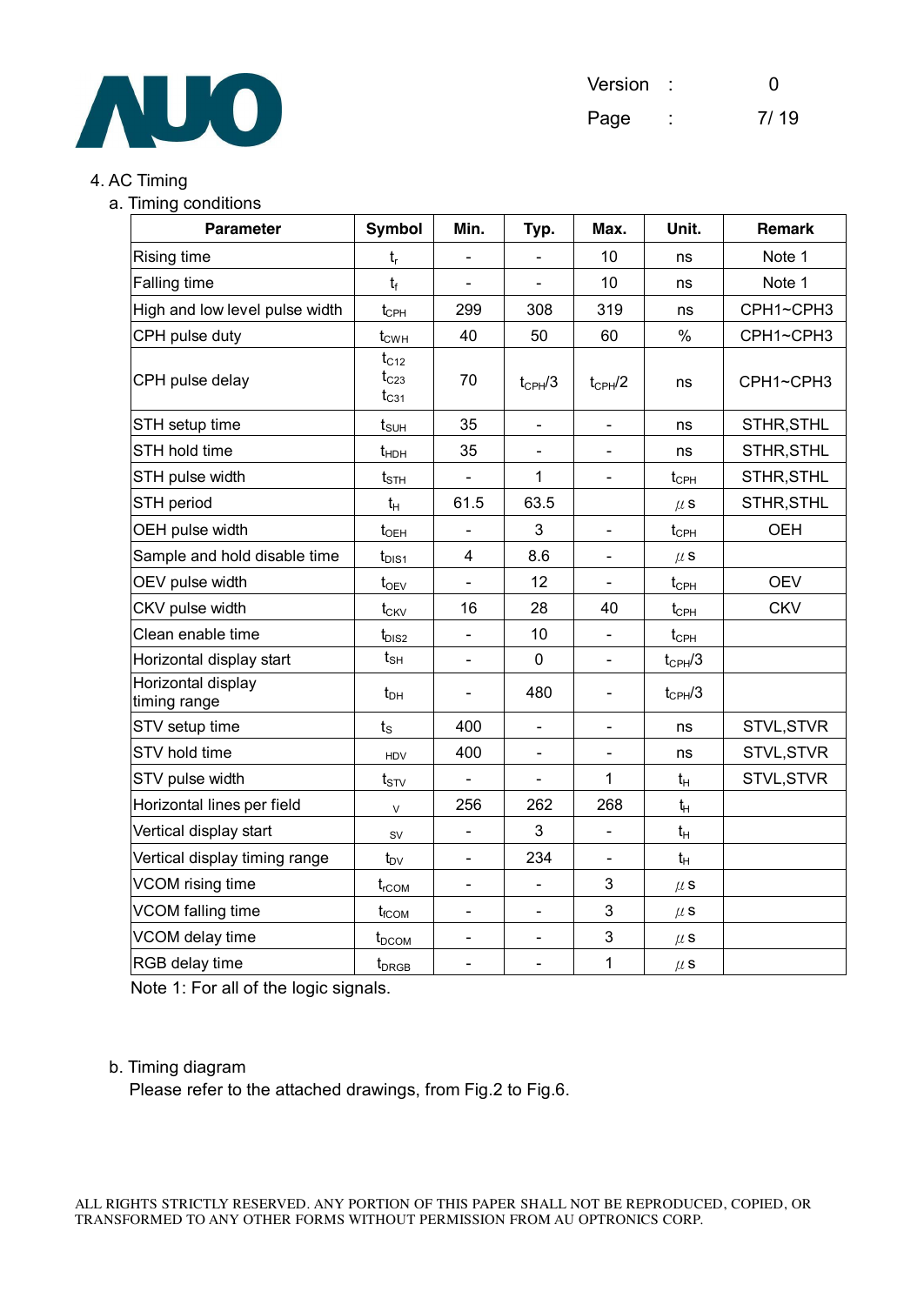

### **C. Optical specification (Note 1,Note 2, Note 3 )**

| Item                     |               | Symbol    | <b>Condition</b>              | Min.                     | Typ.                     | Max. | Unit      | Remark    |
|--------------------------|---------------|-----------|-------------------------------|--------------------------|--------------------------|------|-----------|-----------|
|                          | <b>Rise</b>   | Tr        |                               | $\overline{\phantom{a}}$ | 20                       | 30   | ms        |           |
| Response time            | Fall          | <b>Tf</b> | $\theta = 0^{\circ}$          | $\overline{\phantom{a}}$ | 30                       | 40   | ms        | Note 4, 6 |
| Contrast ratio           |               | CR        | At optimized<br>viewing angle | 100                      | 150                      |      |           | Note 5, 6 |
|                          | Top           |           |                               | 10                       |                          |      |           |           |
| Viewing angle            | <b>Bottom</b> |           | $CR \ge 10$                   | 30                       | $\overline{\phantom{a}}$ |      |           | Note 6, 7 |
|                          | Left          |           |                               | 40                       | 45                       |      | $\bullet$ |           |
|                          | Right         |           |                               | 40                       | 45                       |      |           |           |
| <b>Brightness</b>        |               | $Y_L$     | $\theta = 0^{\circ}$          | 200                      | 240                      |      | nit       | Note 8    |
| White chromaticity shift |               | X         | $\theta = 0^{\circ}$          | 0.25                     | 0.3                      | 0.35 |           |           |
|                          |               | у         |                               | 0.3                      |                          | 0.4  |           |           |

Note 1: Ambient temperature =25℃.

Note 2: To be measured in the dark room.

Note 3: To be measured at the center area of panel with a viewing cone of 1°by Topcon luminance meter BM-7, after 10 minut s operation.

Note 4: Definition of response time:

The output signals of photodete or are measured when the input signals are changed from "black" to "white"(falling e) and from "white" to "black"(rising time), respectively. The response time is d fined as the time interval between the 10% and 90% of amplitudes. Refer to figure as below.

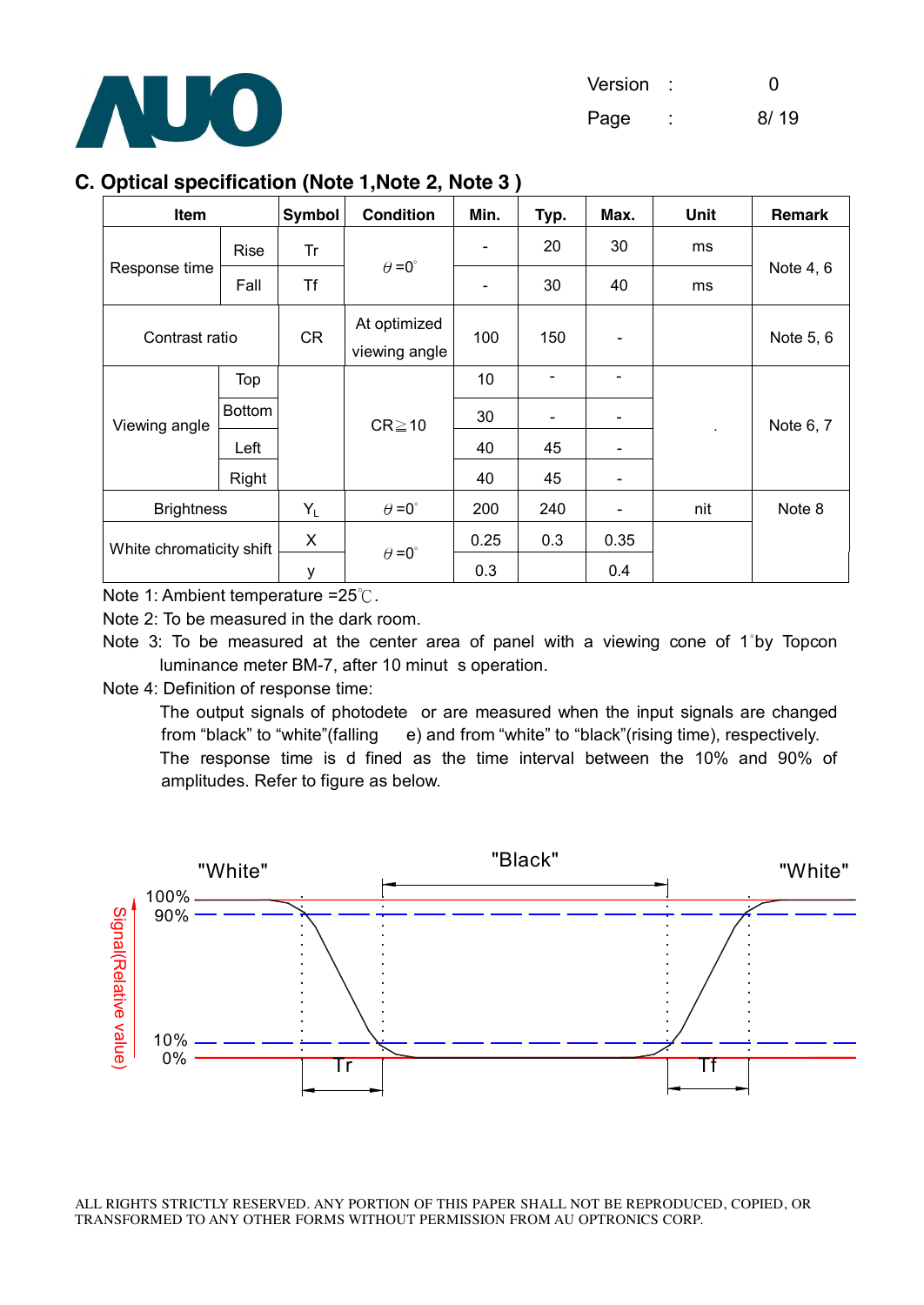

| Version | 0    |
|---------|------|
| Page    | 9/19 |

#### Note 5. Definition of contrast ratio:

Contrast ratio is calculated with the following formula.

Contrast ratio (CR)= Photodetector output when LCD is at "White" state Photodetector output when LCD is at "Black" state

#### Note 6. White Vi= $V_{150}$  + 1.5V

Black Vi= $V_{150} \pm 2.0V$ 

"±" means that the analog input signal swings in phase with COM signal.

" $\overline{+}$ " means that the analog input signal swings out of phase with COM gnal.

 $V_{i50}$ : The analog input voltage when transmission is 50%

The 100% transmission is defined as the transmission of LCD panel when all the input terminals of module are electrically opened.

Note 7. Definition of viewing angle: Refer to figure as below.



Note 8. Measured at the center area of the panel when all the input terminals of LCD panel are electrically opened.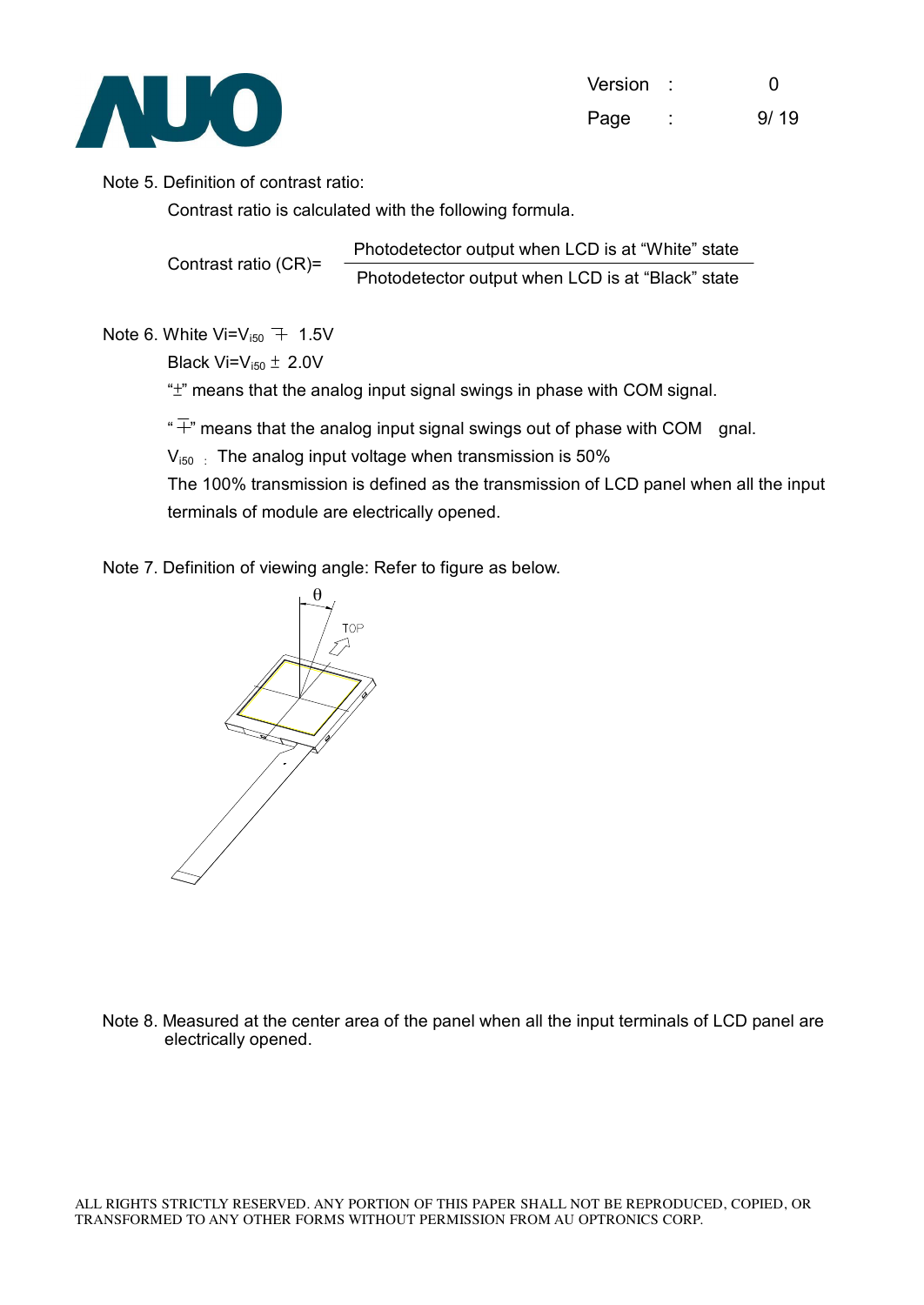

#### **D. Reliability test items:**

| No.            | <b>Test items</b>                  | <b>Conditions</b>                                                                                                                                     | Remark                              |
|----------------|------------------------------------|-------------------------------------------------------------------------------------------------------------------------------------------------------|-------------------------------------|
| 1              | High temperature storage           | Ta= 80℃<br>240Hrs                                                                                                                                     |                                     |
| $\overline{2}$ | Low temperature storage            | Ta= -25℃<br>240Hrs                                                                                                                                    |                                     |
| 3              | High temperature operation         | Ta= $60^{\circ}$ C<br>240Hrs                                                                                                                          |                                     |
| 4              | Low temperature operation          | Ta= $0^{\circ}$ C<br>240Hrs                                                                                                                           |                                     |
| 5              | High temperature and high humidity | Ta= 60℃. 90% RH<br>240Hrs                                                                                                                             | Operation                           |
| 6              | <b>Heat shock</b>                  | $-25^{\circ}\text{C}\sim80^{\circ}\text{C}$ , 50 cycles, 2H/cycle                                                                                     | Non-operation                       |
| 7              | Electrostatic discharge            | $\pm 200V, 200pF(0\Omega)$ , once for each terminal                                                                                                   | Non-operation                       |
| 8              | Vibration                          | Frequency range<br>: $10 \sim 55$ Hz<br><b>Stoke</b><br>mm<br>: 10~55Hz~10Hz<br>Sweep<br>2 hours for each direction of X, Y, Z<br>(6 hours for total) | JIS C7021,<br>$A-10$<br>condition A |
| 9              | Mechanical shock                   | 100G 6ms, $\pm$ $\pm$ Y, $\pm$ Z<br>3 times for<br>irection                                                                                           | JIS C7021,<br>A-7<br>condition C    |
| 10             | Vibration (with carton)            | Random vibration:<br>$0.015G^2$ /Hz from 5~200Hz<br>-6dB/Octave from 200~500Hz                                                                        | IEC 68-34                           |
| 11             | Drop (with carton)                 | Height: 80cm<br>1 corner, 3 edges, 6 surfaces                                                                                                         |                                     |

Note: Ta: Ambient temperature.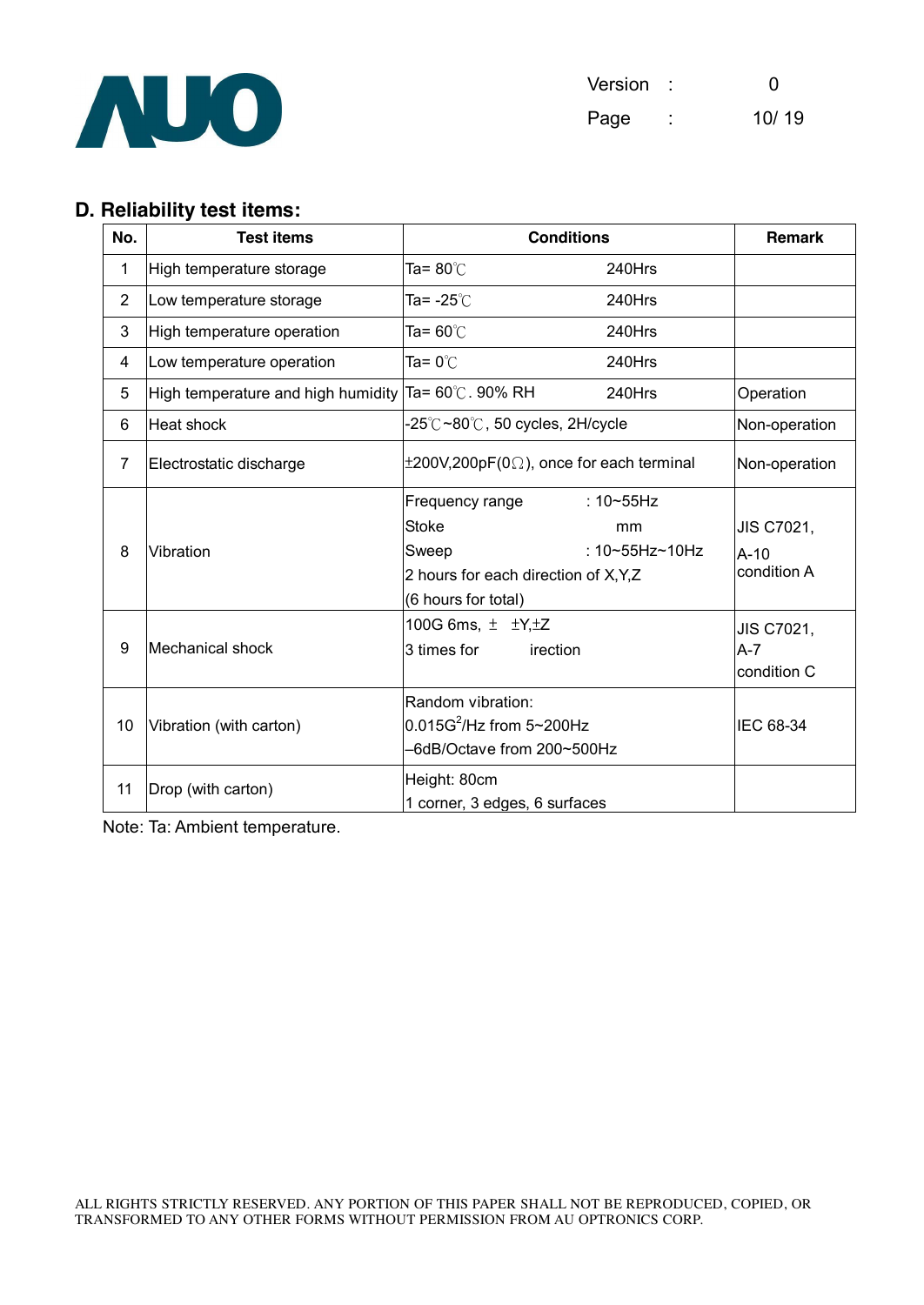

| Version |        | O     |
|---------|--------|-------|
| Page    | ٠<br>٠ | 11/19 |

# **E. Packing form**

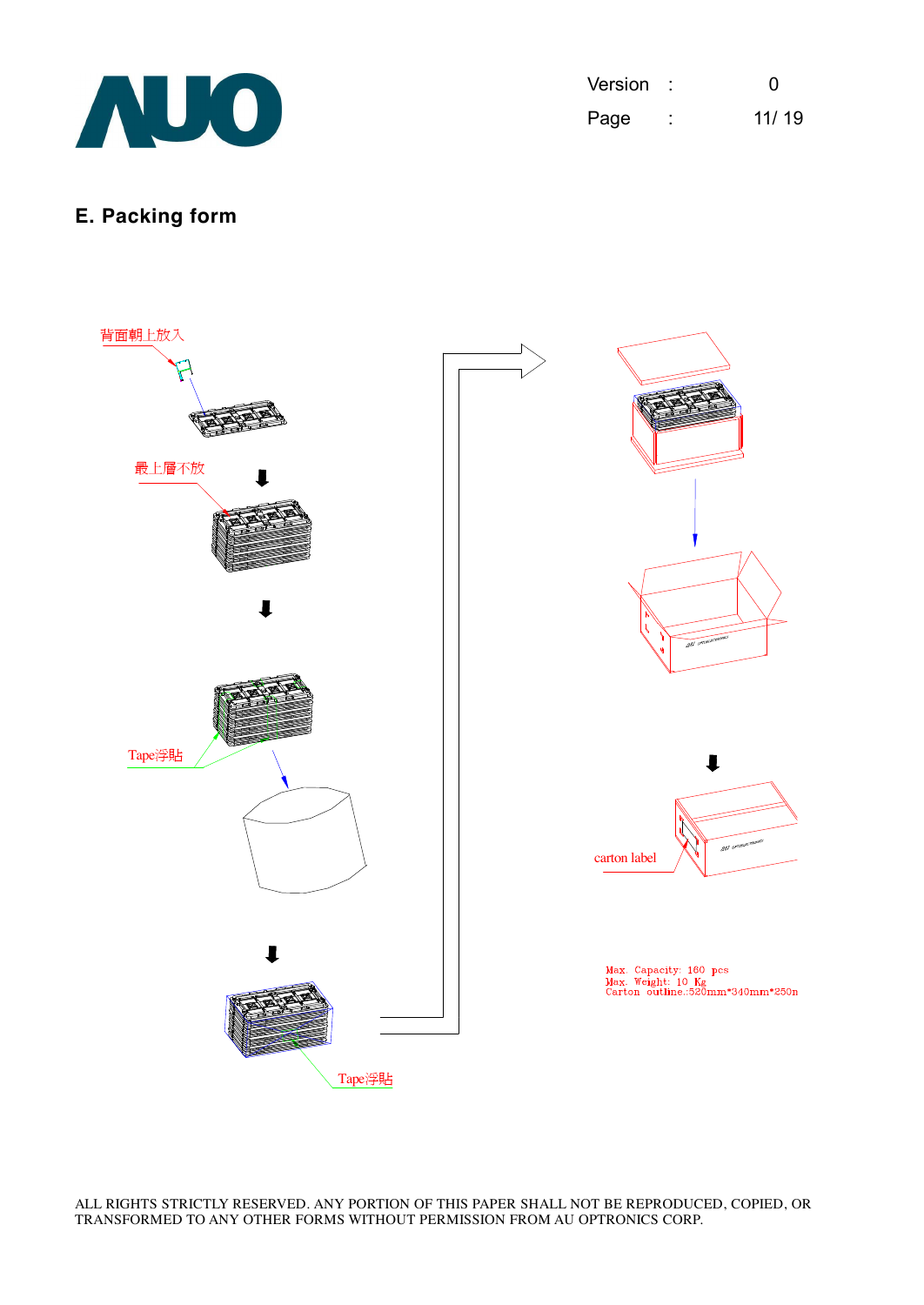

| Version |        | O     |
|---------|--------|-------|
| Page    | ٠<br>٠ | 12/19 |



E  $\equiv$  **Fig.1 O utlin e dim e n sio n of T F T-L**  $\mathbf C$ **D m o d ule**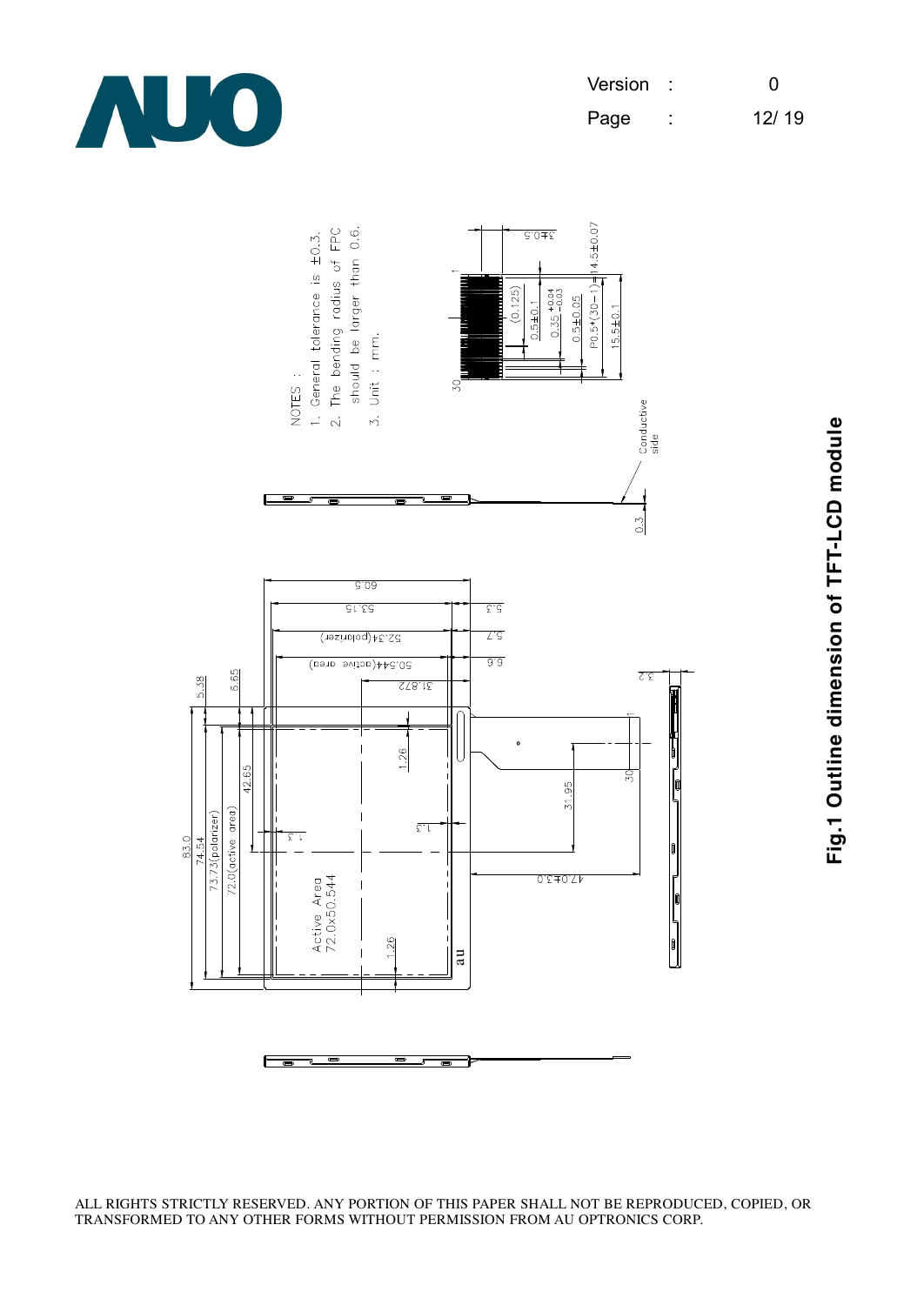

| Version : |   | O     |
|-----------|---|-------|
| Page      | ٠ | 13/19 |

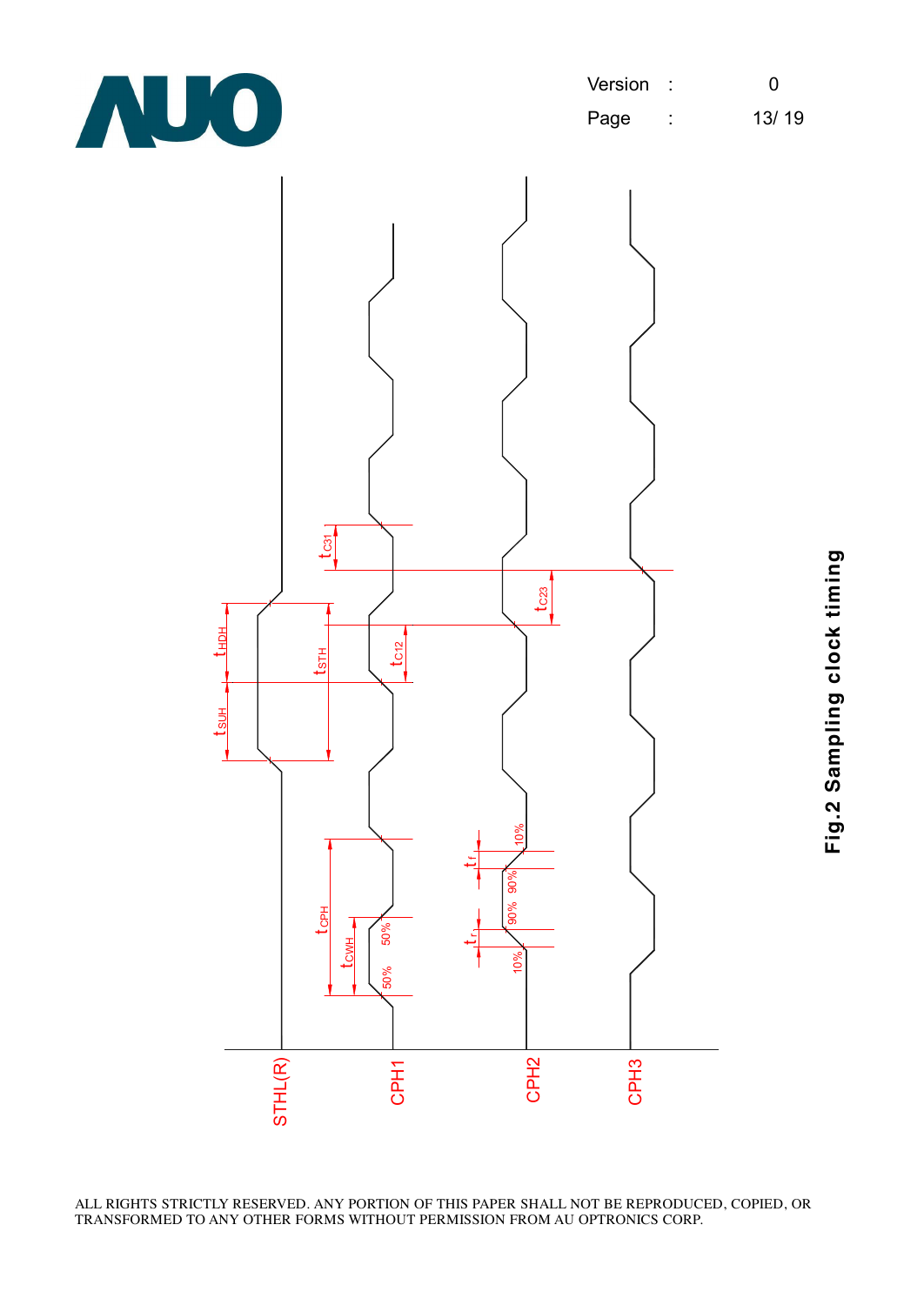

| Version |        | 0     |
|---------|--------|-------|
| Page    | ٠<br>٠ | 14/19 |



**Fig.3 H oriz o ntal dis pla y timin g ra n g**

**e**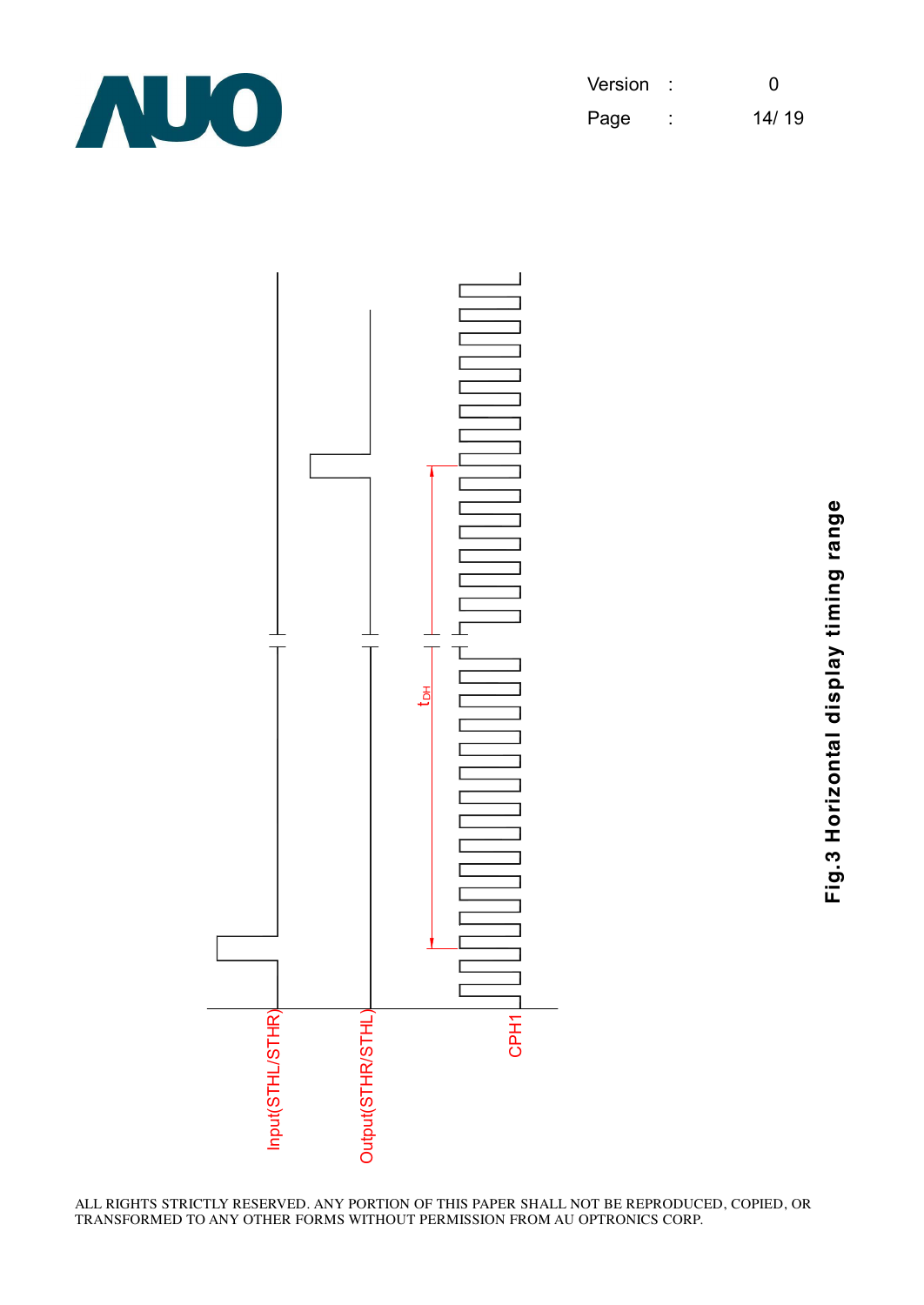

Version : 0 Page : 15/ 19



**Fig.4(a) H oriz o ntal timin g**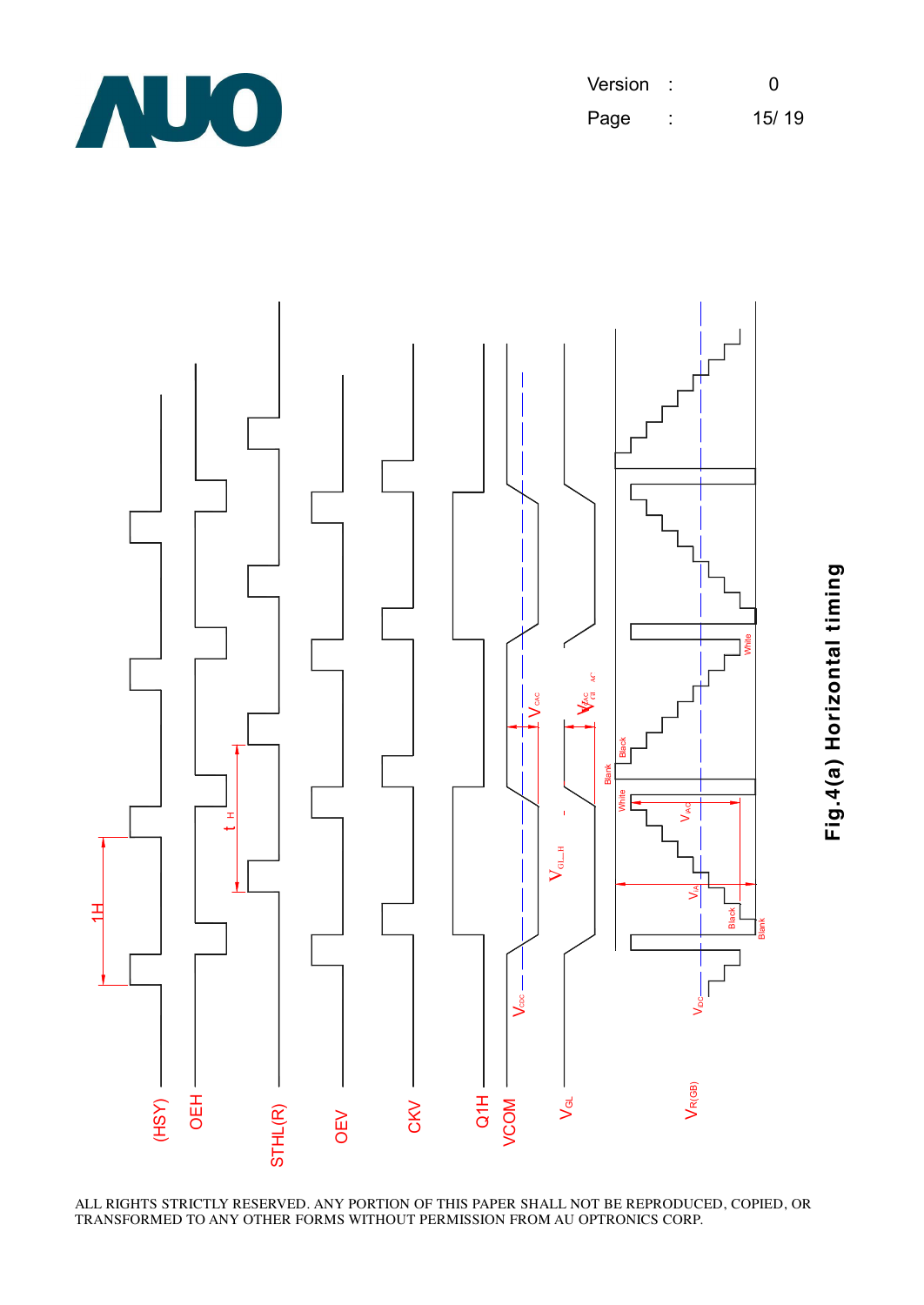

Version : 0 Page : 16/ 19

**Fig.4-(b) D**

**etail h**

**oriz o**

**ntal timin**

**g**

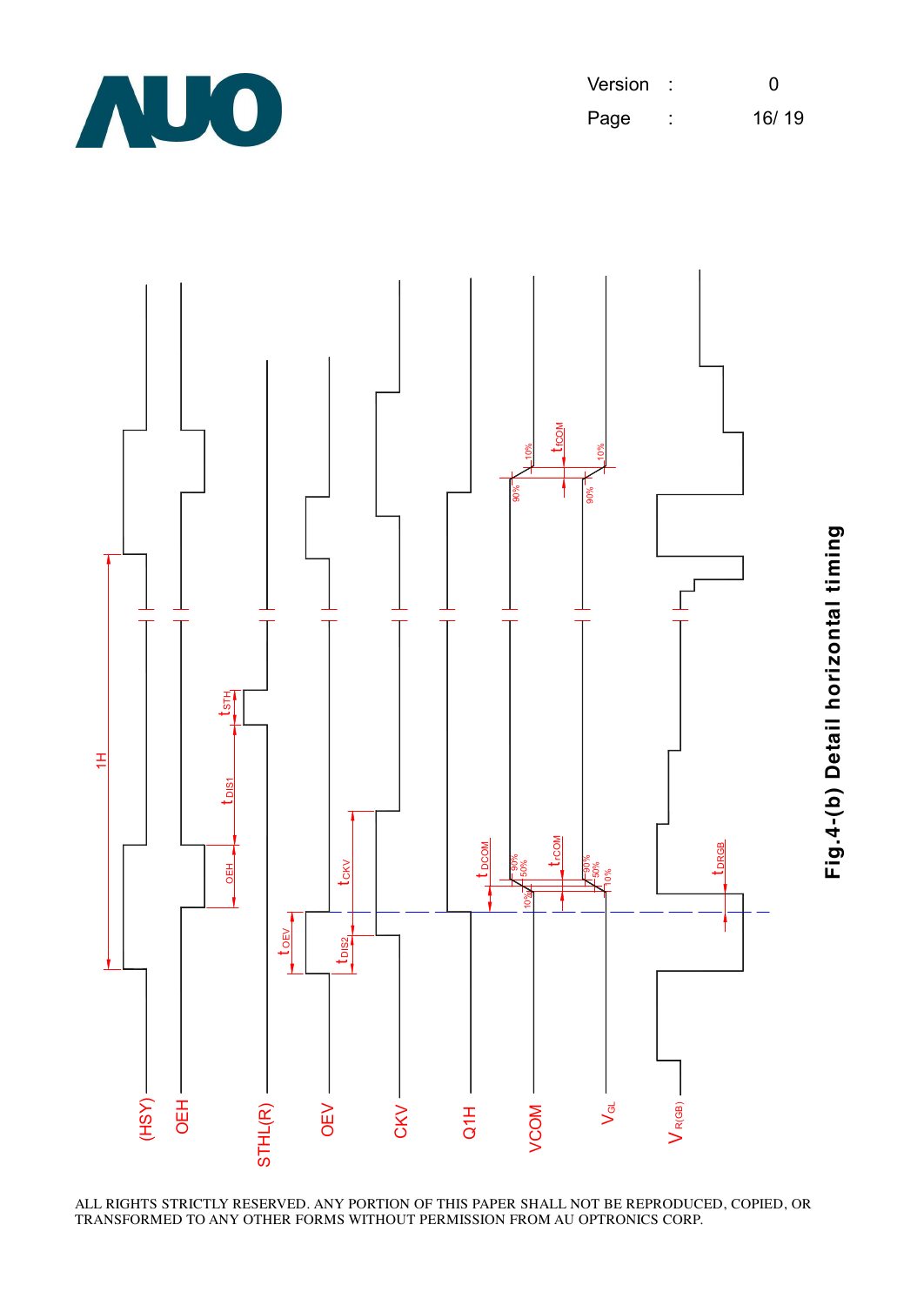

| Version |        | O     |
|---------|--------|-------|
| Page    | ٠<br>٠ | 17/19 |



**Fig.5**  $\geq$ **ertic al s hift clo c k timin**

**g**

ALL RIGHTS STRICTLY RESERVED. ANY PO<mark>R</mark>TION OF THIS PAPER SHALL NOT BE REPRODUCED, COPIED, OR<br>TRANSFORMED TO ANY OTHER FORMS WITHOUT PERMISSION FROM AU OPTRONICS CORP.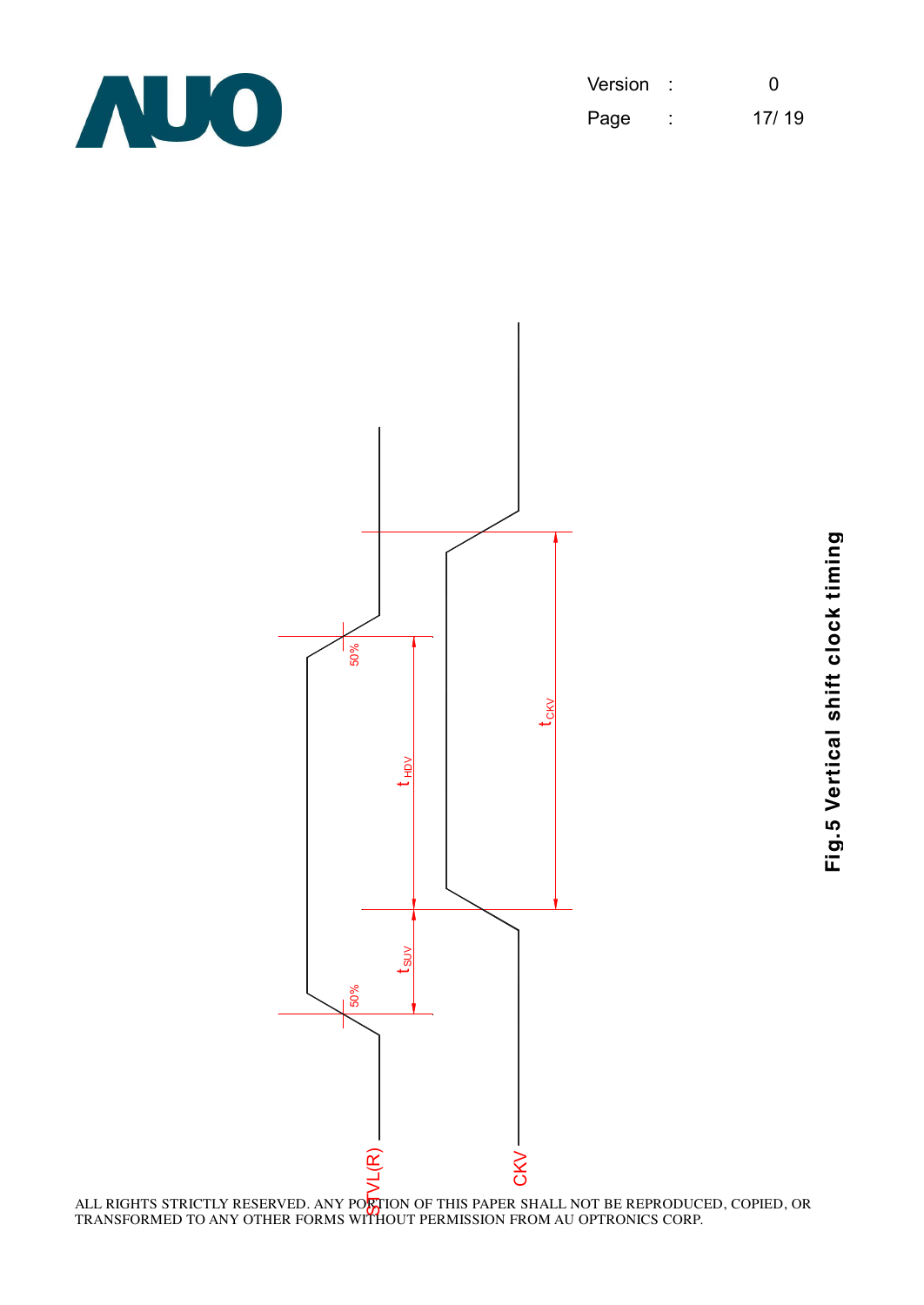



ALL RIGHTS STRICTLY RESERVED. ANY PORTION OF THIS PAPER SHALL NOT BE REPRODUCED, COPIED, OR TRANSFORMED TO ANY OTHER FORMS WITHOUT PERMISSION FROM AU OPTRONICS CORP.

**Fig.6-(a) V ertic al timin g (Fro m u p to d o w n)**